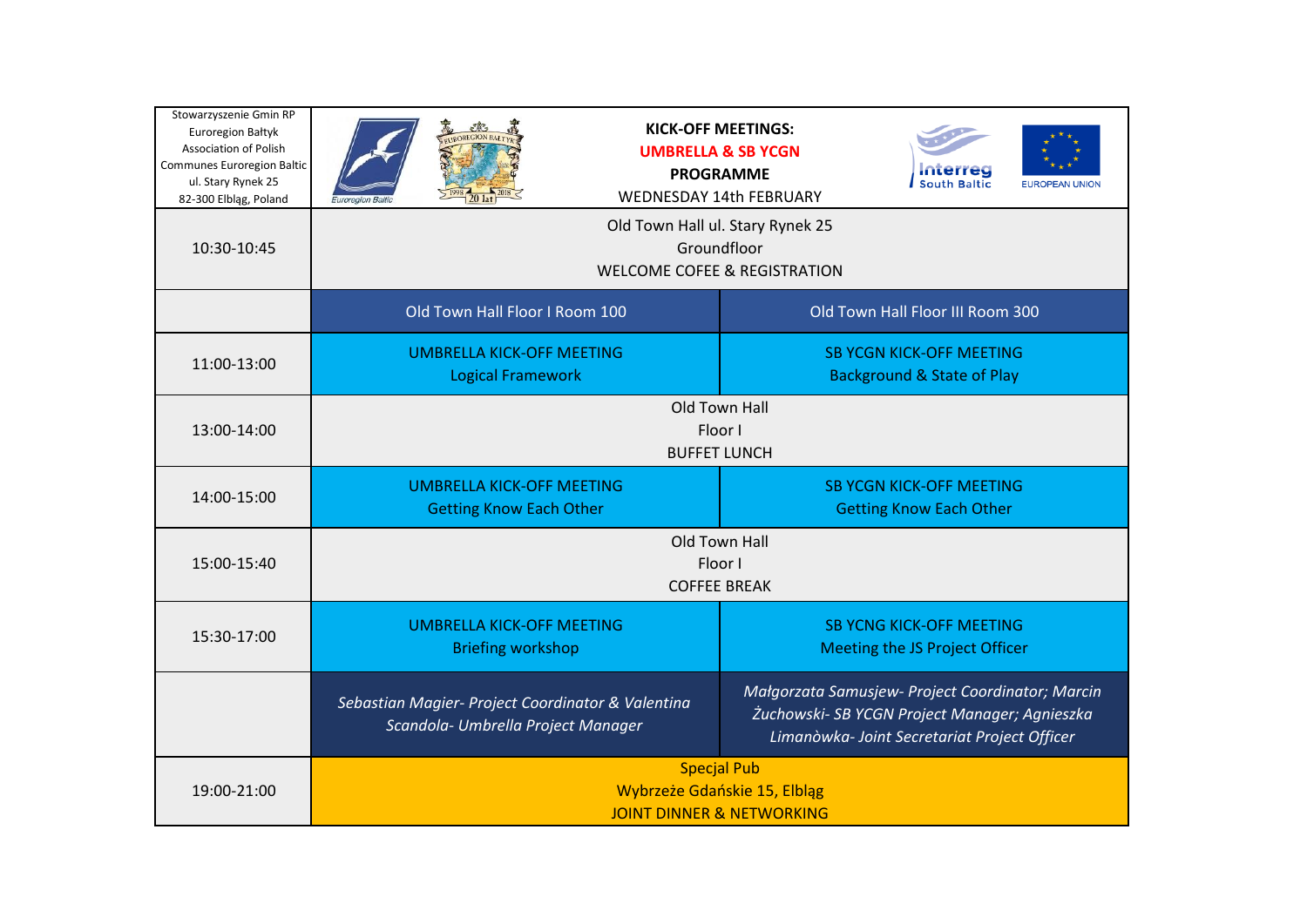| Stowarzyszenie Gmin RP<br><b>Euroregion Bałtyk</b><br><b>Association of Polish</b><br><b>Communes Euroregion Baltic</b><br>ul. Stary Rynek 25 | <b>REGION BAJ</b>                                                                                                                                                                                                                                                                                                                                                                                                                                                                                                                                                                                | <b>CONFERENCES &amp;</b><br><b>20th ANNIVERSARY OF ERB</b><br><b>PROGRAMME</b>                                                                                    | <b>South Baltic</b><br><b>EUROPEAN UNION</b>                                                                                                        |
|-----------------------------------------------------------------------------------------------------------------------------------------------|--------------------------------------------------------------------------------------------------------------------------------------------------------------------------------------------------------------------------------------------------------------------------------------------------------------------------------------------------------------------------------------------------------------------------------------------------------------------------------------------------------------------------------------------------------------------------------------------------|-------------------------------------------------------------------------------------------------------------------------------------------------------------------|-----------------------------------------------------------------------------------------------------------------------------------------------------|
| 82-300 Elbląg, Poland                                                                                                                         |                                                                                                                                                                                                                                                                                                                                                                                                                                                                                                                                                                                                  | THURSDAY 15th FEBRUARY                                                                                                                                            |                                                                                                                                                     |
|                                                                                                                                               | <b>Old Town Hall</b><br>Floor I Room 100                                                                                                                                                                                                                                                                                                                                                                                                                                                                                                                                                         | Old Town Hall- Conference Hall                                                                                                                                    | <b>Old Town Hall</b><br>Floor III Room 300                                                                                                          |
| 9:00-12:00                                                                                                                                    | (9:00 CET) UMBRELLA KICK-OFF MEETING:<br>Meeting with the Joint Secretariat's Project<br>Officer/ Set & Launch of Activities Valentina<br>Scandola, Sebastian Magier, Agnieszka<br>Limanòwka                                                                                                                                                                                                                                                                                                                                                                                                     | (9:30 CET) YOUTH PANEL- Examples of<br>international cooperation in youth issues in<br><b>ERB</b><br>Moderated by: Zofia Makowska & Damian<br><b>Ciachorowski</b> | (10:00 CET) "Local government and non-<br>governmental organizations cooperation-<br>joint work for local development"<br><b>Russian delegation</b> |
| 12:00-13:00                                                                                                                                   | Old Town Hall<br>Floor I<br><b>BUFFET LUNCH</b>                                                                                                                                                                                                                                                                                                                                                                                                                                                                                                                                                  |                                                                                                                                                                   |                                                                                                                                                     |
|                                                                                                                                               | Old Town Hall- Conference Hall                                                                                                                                                                                                                                                                                                                                                                                                                                                                                                                                                                   |                                                                                                                                                                   |                                                                                                                                                     |
| 13:00-17:30                                                                                                                                   | <b>Euroregion Baltic 20th Anniversary Conference</b><br>PARTNERSHIP FOR THE FUTURE: Solving Baltic Sea Cooperation Rubik's Cube                                                                                                                                                                                                                                                                                                                                                                                                                                                                  |                                                                                                                                                                   |                                                                                                                                                     |
|                                                                                                                                               | Key-notes: Witold WRÓBLEWSKI, President of Association of Polish Municipalities ERB, Panelists: Akko KARLSSON, President of<br>Euroregion Baltic, Joanna ZIELIŃSKA, President of Gdynia City Council; Ann-Irene SAETERNES, Secretary General of Baltic Sea States<br>Subregional Cooperation, Jari SAINIO, President of CPMR Baltic Sea Commission (TBC) Representative of Union of Baltic Cities (TBC); Anne<br>THOMAS, Vice President of ERB, Vice Mayor of Bornholm Robert OLESEN, Region Kronoberg Representative of Kaliningrad Region<br>Christina MATTISSON, President of Region Blekinge |                                                                                                                                                                   |                                                                                                                                                     |
|                                                                                                                                               | Representative of ERB Youth Board<br>Moderator: Niels Christian Andersen, Sebastian Magier                                                                                                                                                                                                                                                                                                                                                                                                                                                                                                       |                                                                                                                                                                   |                                                                                                                                                     |
|                                                                                                                                               | Old Town Hall Conference Room A/01 Floor -1 Press conference                                                                                                                                                                                                                                                                                                                                                                                                                                                                                                                                     |                                                                                                                                                                   |                                                                                                                                                     |
| 19:00-21:30                                                                                                                                   | Hotel Elbląg **** ul. Stary Rynek 54-59, Elbląg<br>OFFICIAL DINNER WITH CULTURAL PROGRAMME                                                                                                                                                                                                                                                                                                                                                                                                                                                                                                       |                                                                                                                                                                   |                                                                                                                                                     |